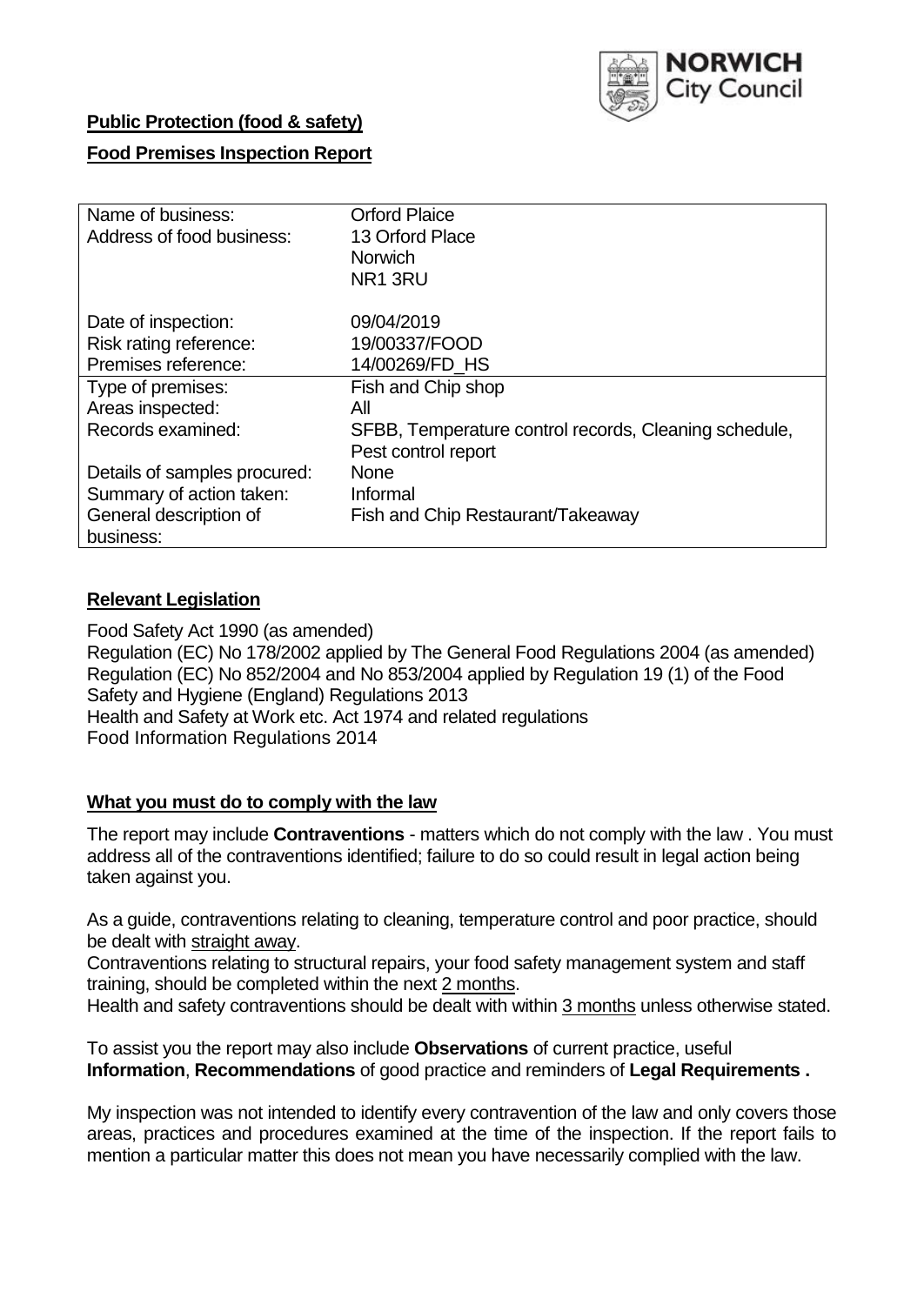# **FOOD SAFETY**

#### **How we calculate your Food Hygiene Rating:**

The food safety section has been divided into the three areas which you are scored against for the hygiene rating: 1. food hygiene and safety procedures, 2. structural requirements and 3. confidence in management/control procedures. Each section begins with a summary of what was observed and the score you have been given. Details of how these scores combine to produce your overall food hygiene rating are shown in the table.

| <b>Compliance Area</b>                     |          |                  |           | <b>You Score</b> |                |    |           |    |                |  |  |
|--------------------------------------------|----------|------------------|-----------|------------------|----------------|----|-----------|----|----------------|--|--|
| Food Hygiene and Safety                    |          |                  |           | 0                | 5              | 10 | 15        | 20 | 25             |  |  |
| <b>Structure and Cleaning</b>              |          |                  |           | 0                | 5              | 10 | 15        | 20 | 25             |  |  |
| Confidence in management & control systems |          |                  | 0         | 5                | 10             | 15 | 20        | 30 |                |  |  |
|                                            |          |                  |           |                  |                |    |           |    |                |  |  |
| <b>Your Total score</b>                    | $0 - 15$ | 20               | $25 - 30$ |                  | $35 - 40$      |    | $45 - 50$ |    | > 50           |  |  |
| <b>Your Worst score</b>                    | 5        | 10 <sup>10</sup> | 10        |                  | 15             |    | 20        |    | $\blacksquare$ |  |  |
|                                            |          |                  |           |                  |                |    |           |    |                |  |  |
| <b>Your Rating is</b>                      | 5        | 4                | 3         |                  | $\overline{2}$ |    |           |    | $\Omega$       |  |  |

Your Food Hygiene Rating is 5 - a very good standard



# **1. Food Hygiene and Safety**

Food hygiene standards are high. You demonstrated a very good standard of compliance with legal requirements. You have safe food handling practices and procedures and all the necessary control measures to prevent cross-contamination are in place. Some minor contraventions require your attention. **(Score 5)**

## Contamination risks

**Contravention** The following exposed food to the general risk of cross-contamination with bacteria or allergens or its physical contamination with dirt or foreign objects or chemical contamination:

• raw foods i.e sausages were being stored above ready-to-eat foods i.e cheese. I was pleased to see that these were moved in my presence

#### Hand-washing

**Observation** I was pleased to see handwashing was well managed. However I recommend that you supply hand soap to the sink in the chip preparation room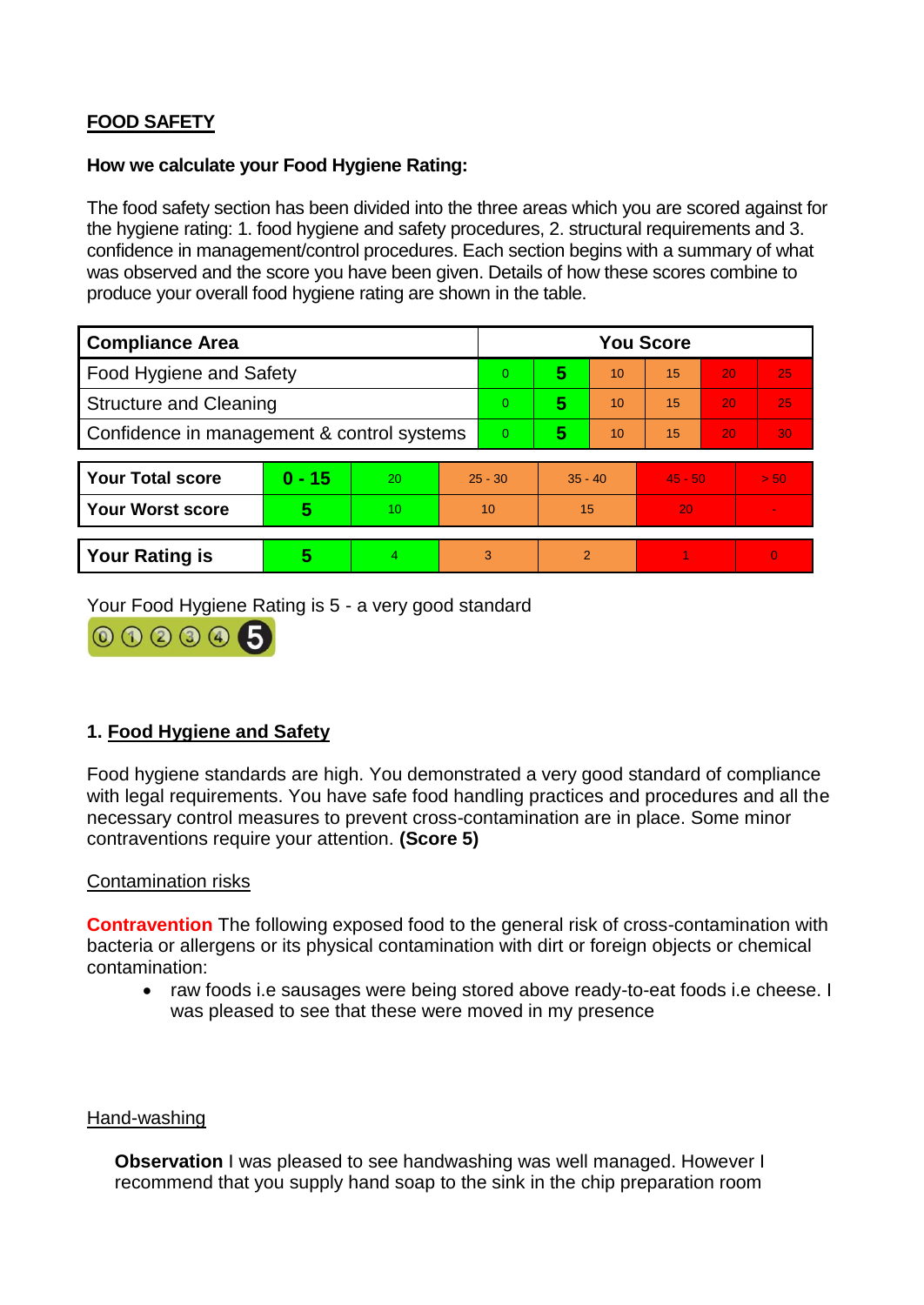#### Personal Hygiene

**Observation** I was pleased to see that standards of personal hygiene were high.

#### Temperature Control

**Observation** I was pleased to see you were able to limit bacterial growth and/or survival by applying appropriate temperature controls at points critical to food safety and that you were monitoring temperatures.

## **2. Structure and Cleaning**

The structure, facilities and standard of cleaning and maintenance are all excellent and you demonstrated full compliance with the law. You have effective pest control. Procedures are in place to rectify any problems as they arise. There is good provision for waste disposal. **(Score 0)**

#### Cleaning of Structure

**Observation** The kitchen had been well maintained and the standard of cleaning was good.

## Cleaning of Equipment and Food Contact Surfaces

**Observation** You had dedicated equipment for the preparation of raw and ready-to-eat foods.

#### **Maintenance**

**Observation** You are maintaining the premises in good condition.

#### Facilities and Structural provision

**Observation** I was pleased to see the premises had been well maintained and that adequate facilities had been provided.

#### Pest Control

**Observation** I was pleased to see that the premises was proofed against the entry of pests and that pest control procedures were in place.